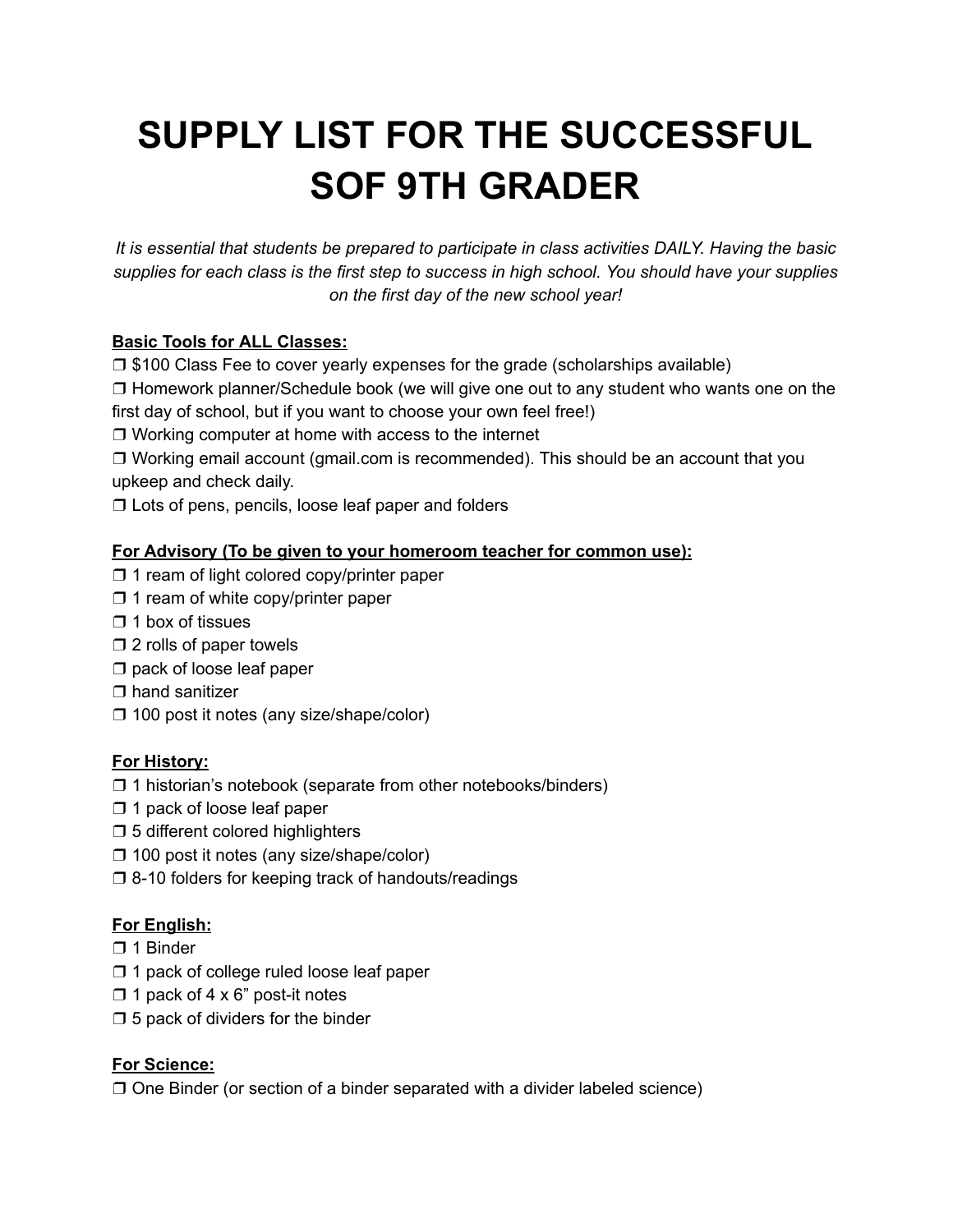❒ Lots of looseleaf for the binder (this will be your science notebook)

❒ One folder for science work (many handouts will be hole punched and can be placed in the binder)

❒ Students should have a pencil/eraser and two different color pens with them in class every day

❒ \$50.00 Lab fee due at the beginning of September

❒ Additional supplies for labs, etc. to be announced at a later date

### **For Math:**

❒ TWO Composition Graph Ruled Notebooks



- ❒ Ruler/straightedge for graphing
- ❒ One package Expo markers
- ❏ 5 pencils can be mechanical
- ❏ 1 ream of paper
- ❏ Calculator (we use Ti-nspire CX calculators in class, if you want to buy your own to use at home it would be great! Otherwise, you can use any graphing calculator)



**For Spanish:**

- ❒ 1 single subject composition notebook
- ❒ 1 folder
- ❒ 1 pack of index cards for Spanish
- ❒ Looseleaf paper
- ❒ 1 pack of Post-it notes